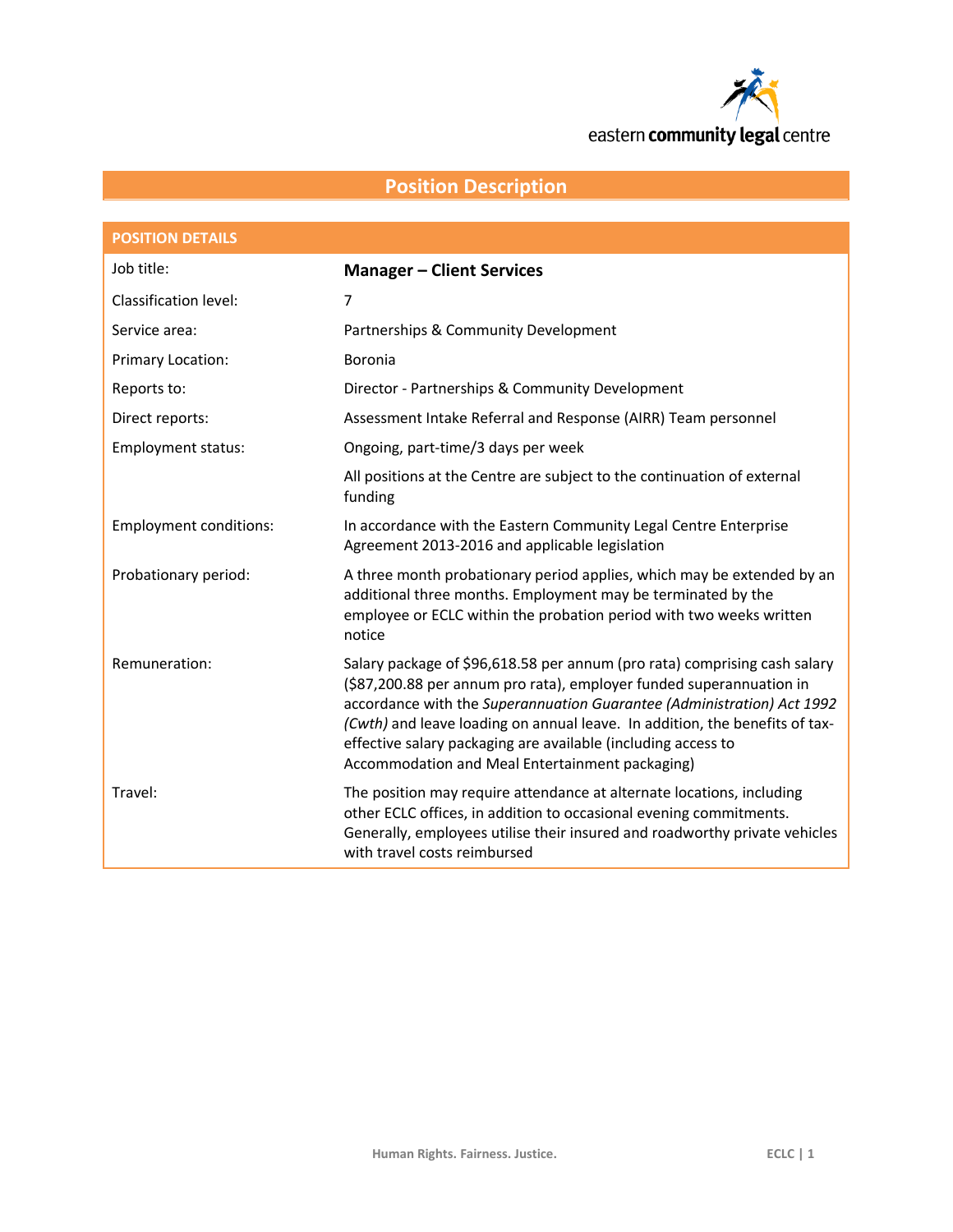

#### **EASTERN COMMUNITY LEGAL CENTRE**

Eastern Community Legal Centre (ECLC) has been working with individuals and communities for over 40 years to resolve legal problems, improve laws and legal processes and alleviate socio-economic disadvantage, ECLC's vision is a community that respects and upholds human rights, fairness and justice.

ECLC provides legal services, including information and referral, education, advice and advocacy, primarily to people living in Boroondara, Manningham, Whitehorse, Maroondah, Knox and the Yarra Ranges, as well as some specific services in Monash.

ECLC aims to make legal help available to all those in the community who would otherwise not have access to a lawyer, whilst prioritising services and targeting programs to those who experience vulnerability and disadvantage.

#### **POSITION CONTEXT**

The Centre's Assessment, Intake and Referral response (AIRR) Team operates within the Centre's enhanced entry framework with a common purpose of providing holistic, high quality legal help to priority clients, thereby focusing resources where they are most needed. AIRR team operations are centralised at the Centre's Boronia location, with ongoing support provided to its Box Hill and Healesville locations.

The Manager - Client Services will:

- Supervise and support AIRR Team staff to achieve Centre objectives
- Collaborate with Managers across the Centre to improve outcomes and assist integration
- Enhance internal AIRR systems towards stronger integration of AIRR and legal services roles to improve quality legal service responses
- Achieve strong client outcomes in particular those identified as the Centre's priority groups.
- Identify, enhance and build capacity for usage of current data systems, IT systems and phone based technologies
- promote and build volunteer capacity.

#### **COLLABORATES WITH**

ECLC CEO, Directors, Managers/Managing Lawyers, employees (in particular Enhanced Entry Co-ordinator) and volunteers.

#### **DECISION MAKING AUTHORITY**

Decision-making authority over day to day workflow and operational management. Strategic or program decision making made in consultation with the Director, Partnerships and Community Development.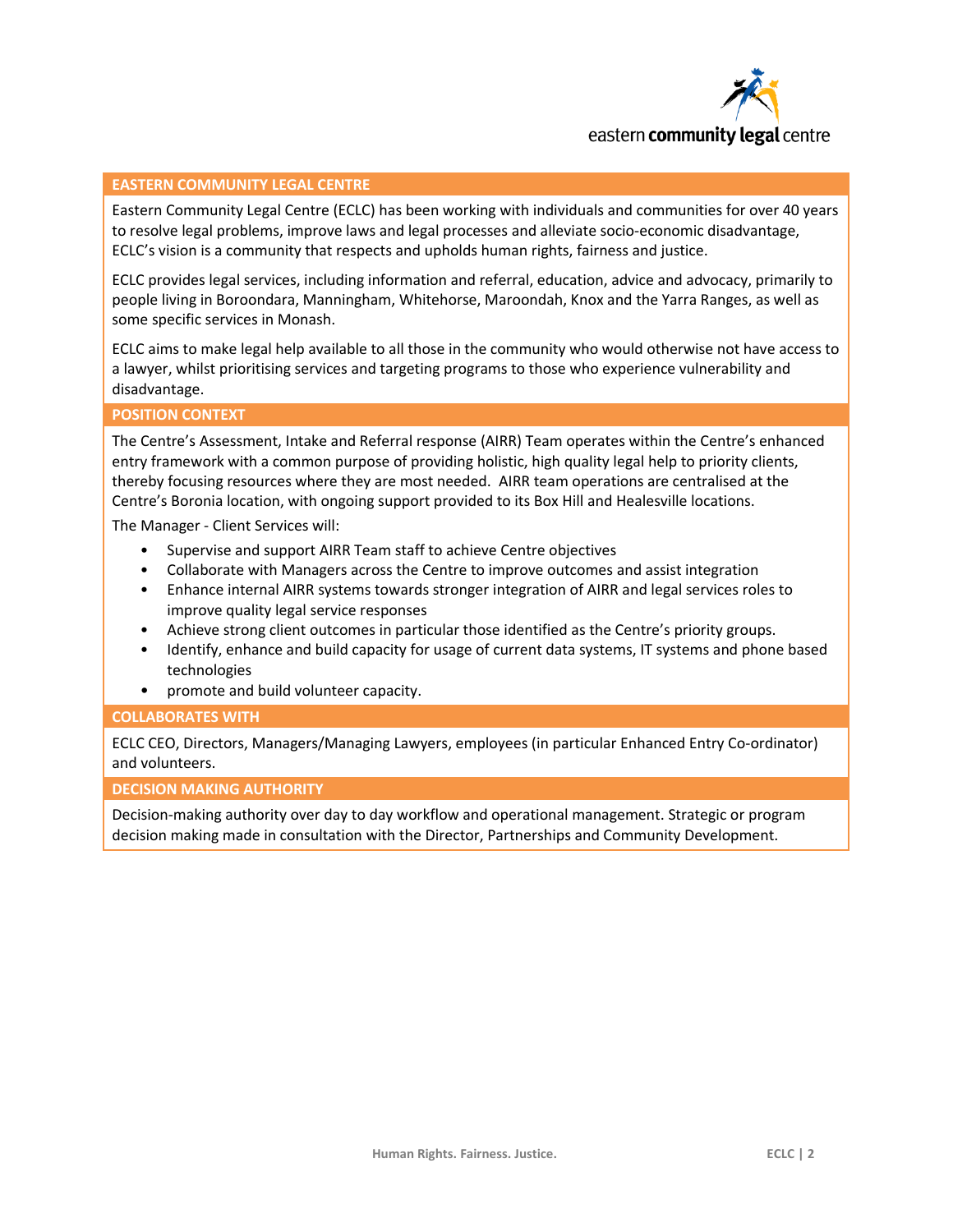

| <b>KEY RESPONSIBILITY AREAS</b> |                                                                                                                                                                                                                                       |                                                                                                                                              |  |  |  |
|---------------------------------|---------------------------------------------------------------------------------------------------------------------------------------------------------------------------------------------------------------------------------------|----------------------------------------------------------------------------------------------------------------------------------------------|--|--|--|
| No.                             | <b>Key Responsibilities</b>                                                                                                                                                                                                           | <b>Performance Measures</b>                                                                                                                  |  |  |  |
| 1.                              | Leadership, Supervision and Support of Assessment Intake<br><b>Referral and Response (AIRR) Team Personnel</b>                                                                                                                        |                                                                                                                                              |  |  |  |
|                                 | 1.1 Provide regular supervision, support and mentoring to the<br>AIRR Team personnel (including relevant volunteers) in their<br>practice, ensuring that direct client services provided are<br>appropriate, efficient and effective. | Provide regular professional<br>supervision to employees within<br>the scope of the role.<br>Monitor and extend high                         |  |  |  |
|                                 | 1.2 Develop and enhance specific service responses and process<br>improvements in consultation with the Director, Partnerships<br>& CD and other relevant Managers.                                                                   | performing employees within<br>the scope of the role.                                                                                        |  |  |  |
|                                 | 1.3 Support, guide and foster an environment of continuous<br>improvement, best practice and innovation within the scope<br>of the role to improve outcomes for clients seeking legal<br>services.                                    | Deliver improvements and new<br>initiatives that increase<br>efficiencies and quality of direct<br>services within the scope of the<br>role. |  |  |  |
|                                 | 1.4 Review and develop individual professional development<br>plans for AIRR staff.                                                                                                                                                   | Monitor and address identified<br>performance and conduct issues<br>with employees within the<br>scope of individual roles.                  |  |  |  |
| 2.                              | Enhance approaches used in AIRR Assessment, Intake, (Triage)<br>and referral pathways.                                                                                                                                                |                                                                                                                                              |  |  |  |
|                                 | 2.1 Promote a consistent approach for Assessment, Intake<br>(Triage), Referral pathways, systems and approaches<br>including allocation of ECLC legal appointments for clients<br>seeking services.                                   | Common practice tools and<br>approaches are implemented<br>and monitored to ensure Live<br>Intake.                                           |  |  |  |
|                                 | 2.2 Mentor and guide the development of best practice in the<br>AIRR team.                                                                                                                                                            | Facilitate opportunities for staff<br>professional development across<br>modalities.                                                         |  |  |  |
|                                 | 2.3 Work with Manager, Quality and Evaluation to analyse centre<br>data to inform model enhancement and development.<br>2.4 Review staff site roster weekly and support Senior Intake &                                               | Compile evidence and report<br>outcomes to support model and<br>system development.                                                          |  |  |  |
|                                 | Administration staff to provide coverage at each site within<br>budget and resource capacity.                                                                                                                                         | Development of transparent<br>rosters to ensure efficiency and<br>support for staff at each ECLC<br>site.                                    |  |  |  |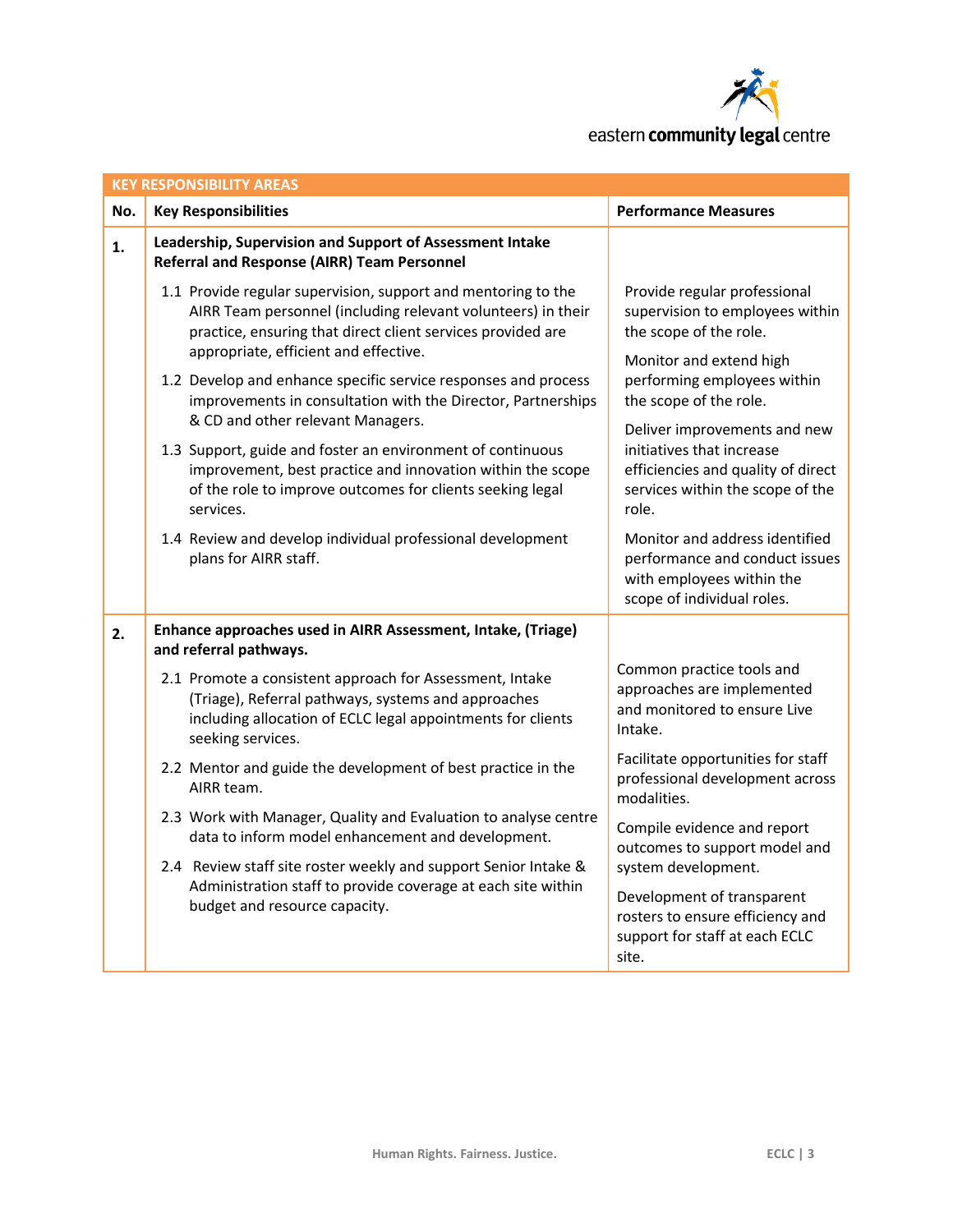

| 3. | Lead, progress and build upon recent AIRR staff and centre<br>developments                                                                                                    |                                                                                                             |
|----|-------------------------------------------------------------------------------------------------------------------------------------------------------------------------------|-------------------------------------------------------------------------------------------------------------|
|    | 3.1 Review current practice and lead the implementation of<br>operational changes for improved client experience.                                                             | Demonstrate operational<br>wisdom to guide effective<br>decision making in consultation<br>with AIRR staff. |
|    | 3.2 Contribute to broad centre initiatives and discussions<br>relevant to ECLC and legal services response.                                                                   |                                                                                                             |
|    | 3.3 Work with Managing Lawyer - Outer East/Yarra ranges to<br>provide site management to the Boronia location as required.                                                    | Identify new system designs and<br>initiatives to improve client reach<br>and client outcomes.              |
|    | 3.4 Working closely with the Director - Partnerships &<br>Community Development to build and a culture of best<br>practice across Assessment, Intake and referral systems and | Contribute to new initiatives as<br>identified by the CSM role.                                             |
|    | processes.                                                                                                                                                                    | AIRR policies refined to reflect<br>AIRR changes in practice as<br>required.                                |
|    |                                                                                                                                                                               | Site issues raised to relevant<br>Director/s.                                                               |
|    |                                                                                                                                                                               | Positive culture of team<br>performance developed and<br>maintained.                                        |
| 4. | General                                                                                                                                                                       |                                                                                                             |
|    | 4.1 Participate in planning with the Director - Partnerships and<br>Community Development.                                                                                    | Participate in regular planning.<br><b>ECLC</b> policies and procedures                                     |
|    | 4.2 Undertake training/professional development in consultation<br>with the Director - Partnerships and Community<br>Development.                                             | adhered to at all times.                                                                                    |
|    |                                                                                                                                                                               | Provide timely reports to update<br>on progress and operational                                             |
|    | 4.3 Adhere to all ECLC centre policy and procedures.                                                                                                                          | changes.                                                                                                    |
|    | 4.4 Provide written progress reports as requested.                                                                                                                            |                                                                                                             |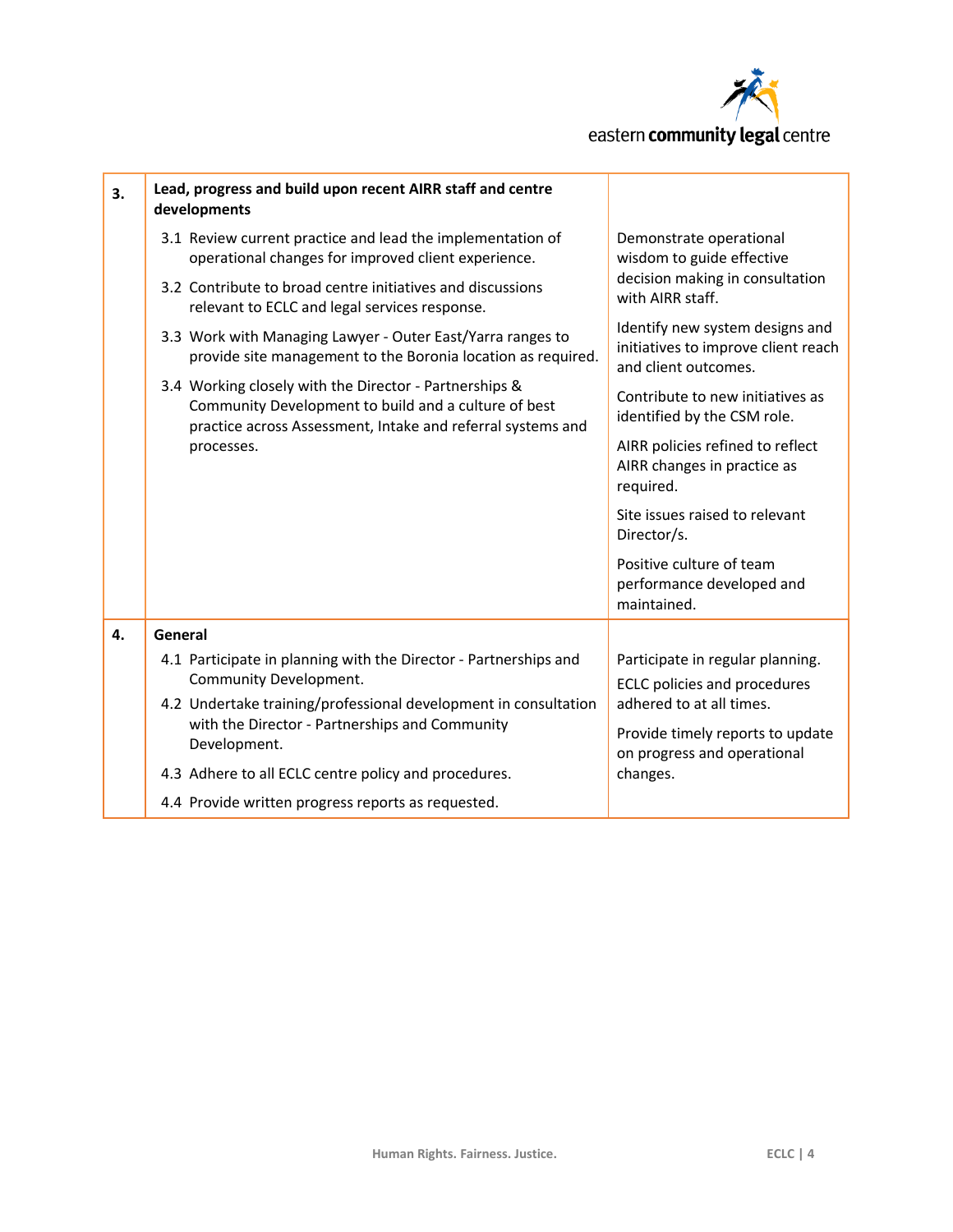

#### **KEY SELECTION CRITERIA (QUALIFICATIONS, KNOWLEDGE & SKILLS, PERSONAL ATTRIBUTES)**

#### **Mandatory Qualifications**

Tertiary qualifications in a relevant discipline.

#### **Essential Knowledge & Skills**

- Experience coordinating service delivery to members of disadvantaged and vulnerable communities and effectively promoting a client-focused approach.
- The ability to work in a fast-paced environment with capacity to engage, collaborate with and motivate others.
- Demonstrated experience in leading teams at geographically diverse operational sites.
- Demonstrated ability to engage and liaise successfully with a diverse range of community stakeholders, including the ability to manage escalated and challenging client interactions.
- Ability to evaluate and improve system design and measurement of outcomes.
- Excellent interpersonal, communication and negotiation skills.

#### **Desirable Knowledge and Skills**

• In depth understanding of legal issues within the community and the legal assistance sector.

#### **Personal Attributes**

- Ability to contribute to a positive working environment.
- Team orientation.
- Ability to work under pressure.
- Discretion and professionalism.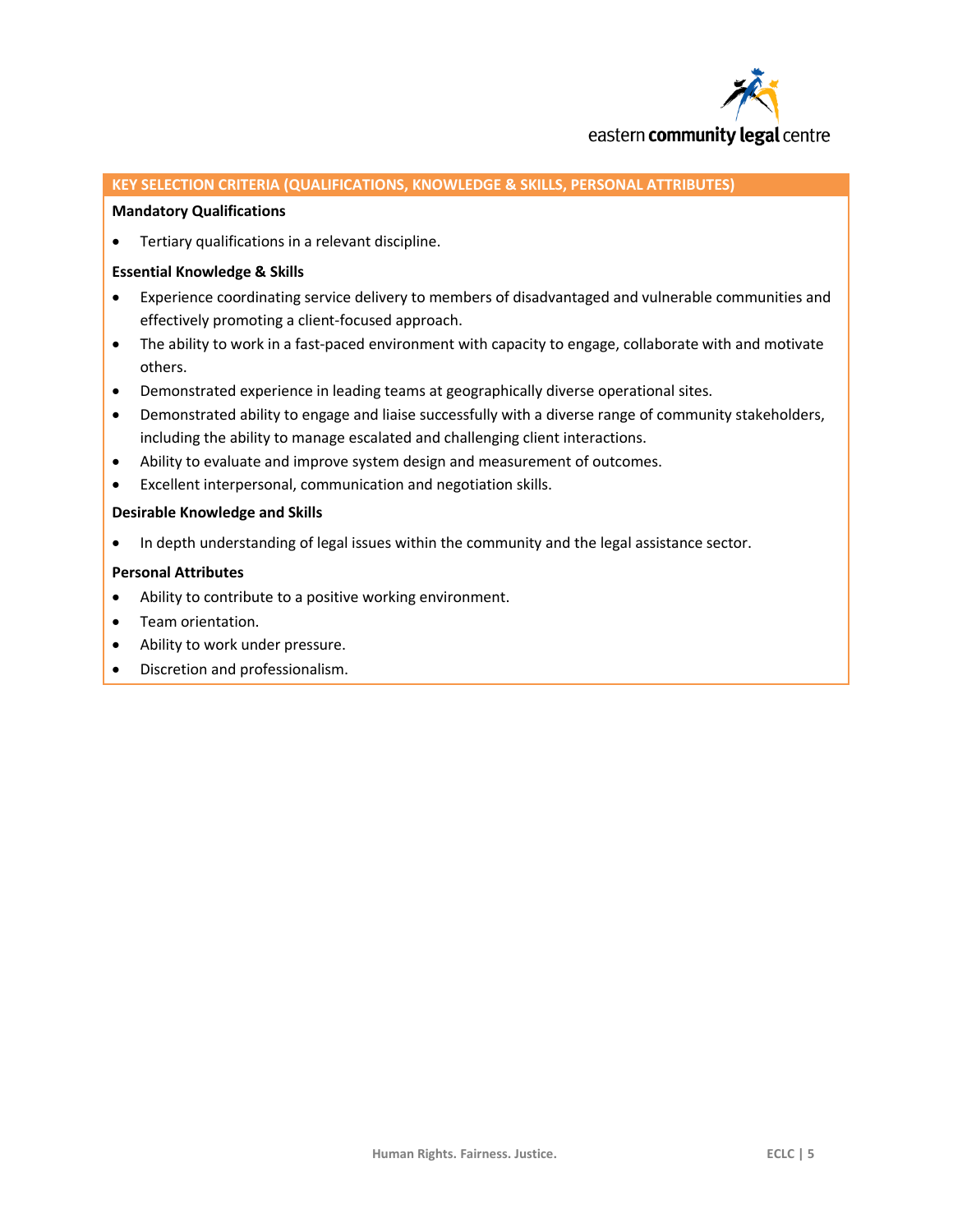

#### **MANDATORY REQUIREMENTS OF ALL EMPLOYEES**

#### **Commitment to ECLC Vision, Mission, Aim and Values**

 Demonstrate commitment to the ECLC Vision, Mission, Aim and Values through employment activities and conduct

#### **Engagement**

 Actively participate in regular professional supervision, debriefing, performance reviews, centre planning and evaluation, professional development and relevant meetings

#### **Integrity**

 Adhere to expected standards of behaviour and demonstrate integrity as detailed in the ECLC Code of Conduct and centre policies and procedures

#### **Inclusiveness**

 Value social and cultural inclusiveness as a strength and engage positively through employment activities and conduct

#### **Consumer/Client-Centred**

• Prioritise the needs of consumers and clients, demonstrate commitment to client empowerment and works towards equitable access to legal services

#### **Self-Referral**

 It is Centre policy that no staff member or volunteer shall, under any circumstances, refer work to themselves, their families or other members of their firms

#### **Pre-employment Verification**

- Appointment may be subject to satisfactory completion of screening requirements including but not limited to:
	- o provision of a current practising certificate
	- o A valid Employee Working With Children Check
	- o National Criminal History Check
	- o International Criminal History Check
	- o verification of work rights in Australia
	- o certified copies of qualifications